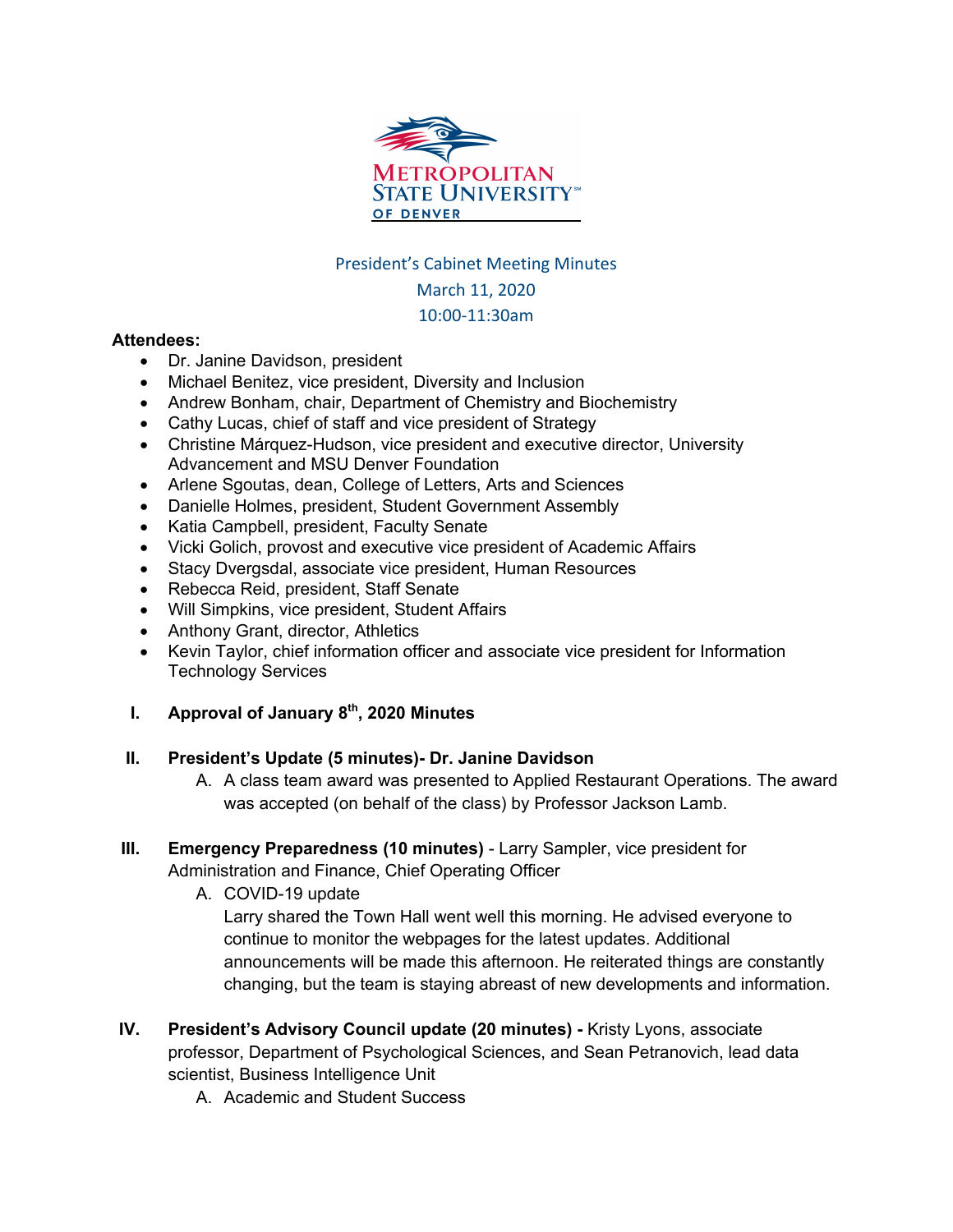An update was given on the initiative surrounding academic and student success. The council has been looking at how the university prioritizes time. In the spring the focus will be on the learning journey and strategic enrollment management. The group wants to ensure that efforts in these areas are not being duplicated. What they are discovering so far is faculty is not being leveraged effectively. Many faculty members are not aware of the retention rates for their departments but are invested in making improvements in that area. In the fall, focus groups will look at DFW rates, the Georgia State Report and existing data. A meeting with Dr. Simpkins and Dr. Golich has already taken place, and feedback was given.

Following are some of the recommendations provided:

- 1. The dialogue used around retention needs to shift. The focus needs to be on the students we have right now rather than the students we have lost.
- 2. Information around retention such as: numbers for programs and departments, and enrollment rates of current students, needs to be pushed out to all relevant parties. The focus should be on the department level. Knowing what to do with the numbers is the next step. Repetition in pushing out the above information is necessary. We need to send out data reports to each department on everything we are collecting (climate survey, care center, enrollment, etc.)
- 3. Pair data on retention with:
	- a) Specific suggestions / resources
	- b) Opportunities for dialogue and discovery
- 4. Create a faculty associate position for retention that will serve as a point of contact and needed resource. This should be a rotating position to keep the momentum going with new and fresh ideas.
- 5. Look at course release for the associate (cost would be approx. \$5,000 per semester). We have only looked at having one person in this position, but if it proves valuable, we could consider one for each department.
- 6. Improve avenues of communication between faculty and units supporting students. All should work together to amplify success.

Following are the next steps:

- 1. Seek approval for the recommended suggestions.
- 2. Implement the communications campaign.
- 3. Kristy will send out the PowerPoint slides (also available in the SharePoint).
- **V. Proposed University Policies (20 minutes)-** Sheila Rucki, Professor, Political Science, Nick Stancil, Deputy General Counsel
	- A. BOT Contractual Indemnification Policy (presented by Nick Stancil)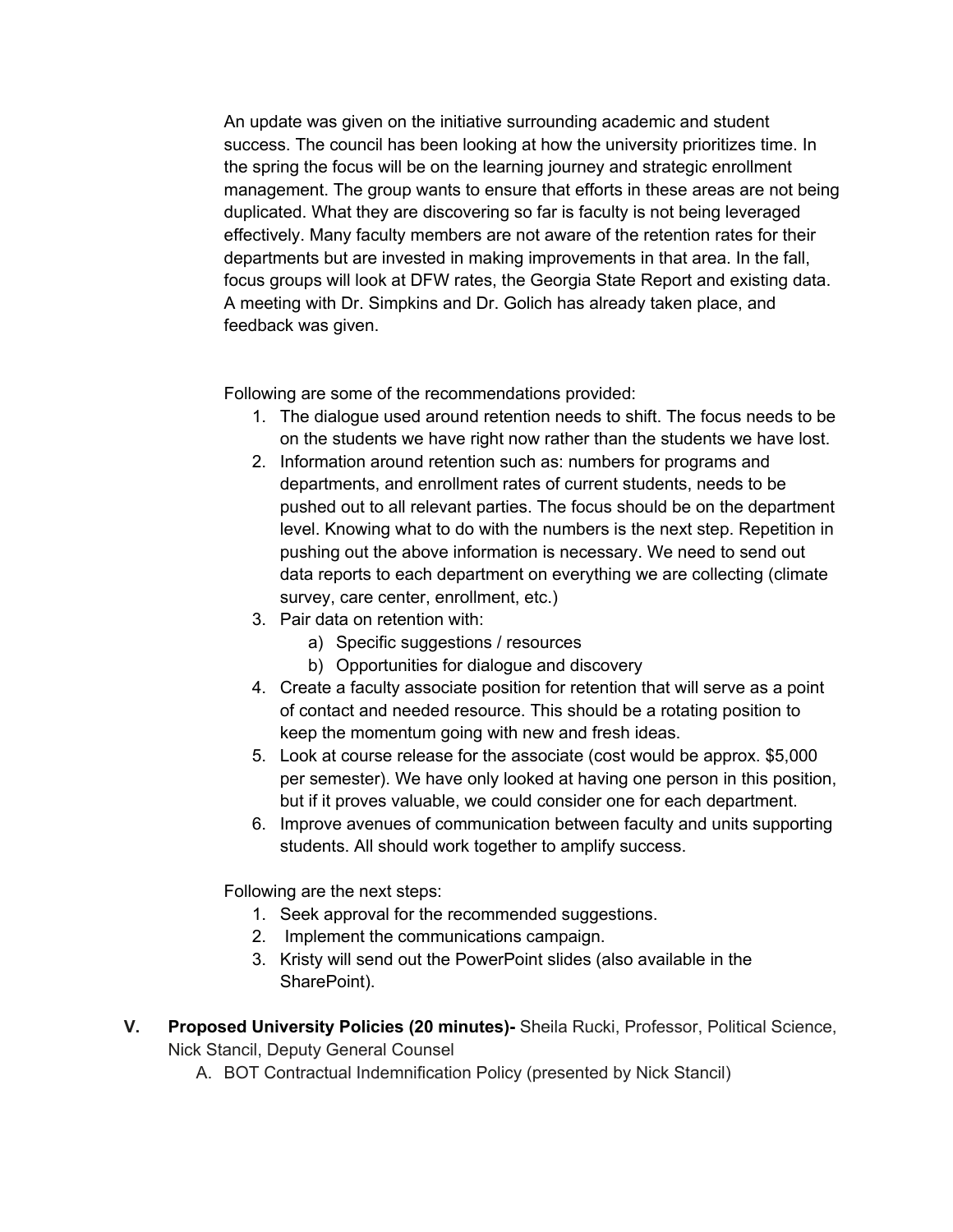This policy has been in process for years. Board approval is required to indemnify or hold harmless contractors up to \$750,000 (current policy is \$250,000 and it is being proposed to move up to \$750,000). Some of the questions to consider include:

- 1. What's the risk the institution is willing to take on?
- 2. Have we considered insuring against this risk?

Currently, anything above \$250,000 requires board approval. Indemnification has been a huge issue for a long time. It can delay contracts for up to 6 months. Adjusting the policy will give the institution more flexibility. Other things to consider include:

- 1. We can opt out of state code and put our procurement code in place.
- 2. The change allows us to indemnify in certain circumstances.
- B. President's Contractual Indemnification Policy (Nick Stancil) This has a form included that must be fill out to proceed with indemnification. This policy was moved to approve.
- C. President's Global Email for Students Policy (Lindsey Coulter) This is an existing policy; however, the student aspect is new. A lot of the original language remains the same, but some language is outdated. This policy ensures we are not spamming people or over communicating to anyone. It allows most important messages to rise to the top. It won't affect AHEC timely warning. We want to ensure the quality of the content is good and mitigate things like "I have an event on campus you should come".
- D. President's Global Email for Employees Policy (Lindsey Coulter) We need to ensure all are aware. Notices can be sent via the Early Bird and provide clearer direction for people who want to send emails. One designee per department should be established. If you have more ideas for students, please send the information to Amanda McClure. We have discovered some units have their own databases that are over emailing students. We are in the process of cleaning this up.
- E. BOT Intellectual Property Policy (Liz Goodnick & Jessica Weiss) This was in development for 18 years. Many groups have been involved to include faculty senate, staff senate, and UPAC. Jessica, Liz and Katia have worked very hard on it. The policy is quite favorable among faculty.
- F. BOT Academic Policy Enactment Policy (Liz Goodnick & Jessica Weiss) Some of the processes weren't clear so they have been rewritten into the policy. One such process was what happens after the academic policy goes to the provost. Policy that needs to move forward will go to UPAC as an information item then be presented to the cabinet.